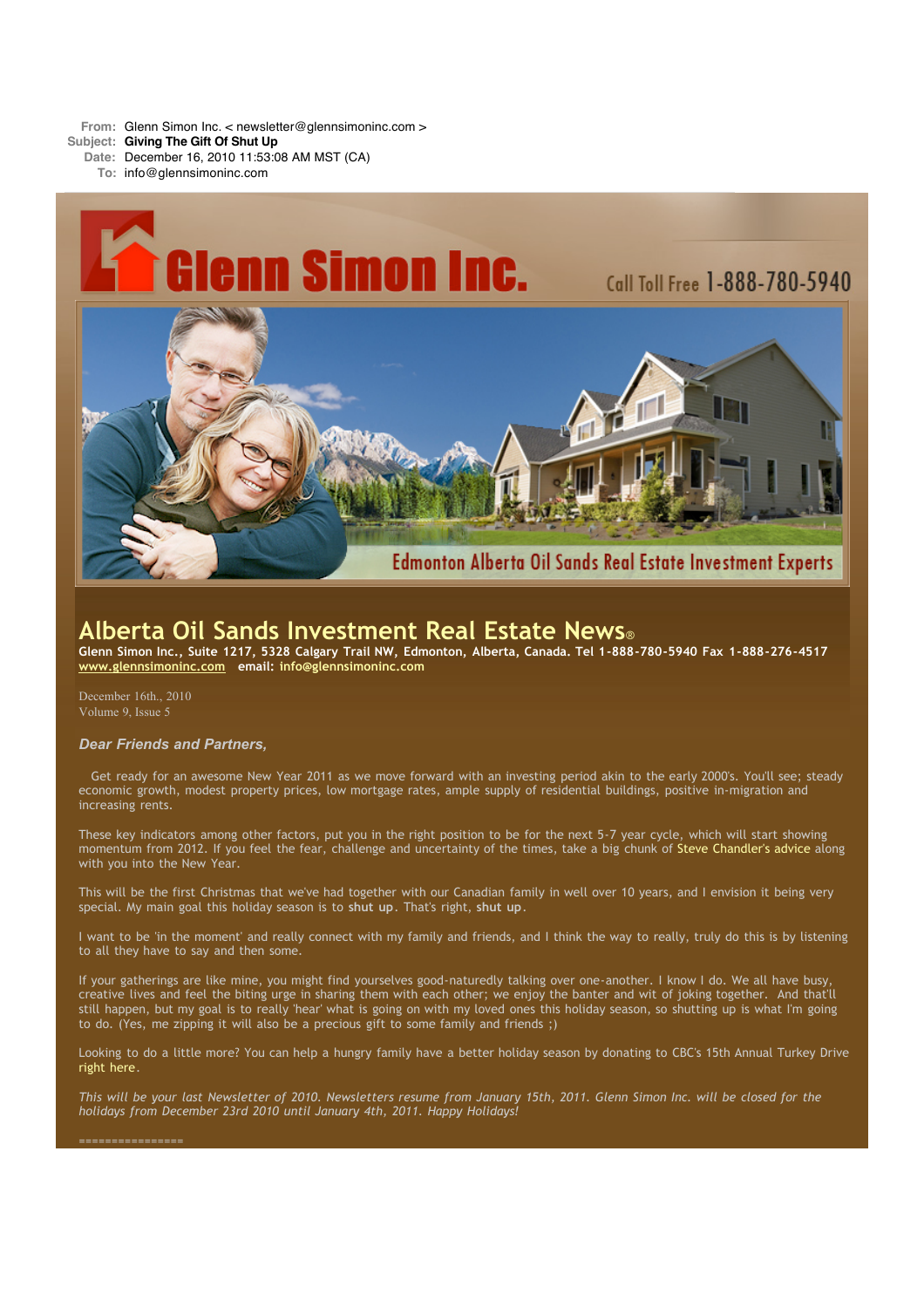

### **South East Edmonton: [Cashflowing](http://www.glennsimoninc.com/featured_detail.php?id=77) Legal 4-Plex Minutes To Whyte Ave.**

Turbo charge your portfolio. In the slow and steady neighborhood of King Edward Park you'll find a good mix of suites in this quality 1965 built building. There are 2 X 3 bedroom suites and 2 X 2 bedroom suites with approximately 1010 sqft in each unit. Two of the suites have newer flooring and upgrading. The two upper suites suites have been upgraded and are in good condition. The building is titled as a legal 4-Plex and well located near shopping, bus routes and transportation hubs. Each unit has it's own in-suite laundry, separate meters and entrances. There are 2 X 1 car garages generating extra revenue as well.

Comes fully tenanted making this a totally turn-key property for you. Convenient South East area with easy access to transportation, Downtown and Ring Road. Working class neighborhood that is desirable for renters and potential re-salability value. HUGE upside potential due to the great purchase price, strong economic fundamentals and the proximity of this property in relation to Edmonton's trendy Whyte Ave.

Produces **[\\$836](http://www.glennsimoninc.com/featured_detail.php?id=77)** positive cash flow per month using an investor's mortgage plan - taking advantage of current low rates.

Poised for massive growth. These 4 suites rent for top dollar and have everything arranged, including financing structure and incredible tenants. Your investment includes: financial analysis, professional inspection, insurance, financing set-up, legal fees, basic accounting, reserve fund, CMA, bi-annual statements, strategic market planning to ensure successful entry and exit, plus much more!

## Purchase price: \$560K Total [Investment:](http://www.glennsimoninc.com/featured_detail.php?id=77) \$135K. Your Estimated 5 Year Profit \$73K. Your pre-tax Total ROI is 54% or 11% per **year + \$836 Cash Flow in Your Pocket Every Month**

"Get into action and realize secure, long-term profits"

Already producing a great RETURN. Visit **[HERE](http://www.glennsimoninc.com/featured_detail.php?id=77)** for the full FEATURE sheet and call 1-888-780-5940 to get started.

-Please remember: All investments carry RISK. Be sure to seek your own independent legal advice-

==============

## **Stable Rents, Slimmer Pickings Seen For City Tenants**

By Bill Mah, Edmonton Journal. December 10th, 2010

Finding an apartment to rent in Edmonton is expected to get a little tougher next year when the vacancy rate is forecast to slip and rents are expected to creep up. The vacancy rate for rental apartments will drop to about 3.5 per cent by the fall of 2011 as the economy improves, Canada Mortgage and Housing Corp. said Thursday. GRAB THIS [ARTICLE](http://www.edmontonjournal.com/Stable+rents+slimmer+pickings+seen+city+tenants/3956619/story.html#ixzz18IcgOhzl)

### **Enough Boom, Bust - RBC Sees Steady Growth Ahead**

By Derek Amba, Financial Post. December 15th, 2010.

OTTAWA — Despite the aura of anxiety that surrounds Canada's economy as of late, a new forecast shows the economy seeing a level of sustained growth not seen in years.

RBC Economics on Tuesday issued a report predicting the country's gross domestic product would finish 2010 with an expansion of 3.1%. That's expected to be followed by growth of 3.2% in 2011 and 3.1% in 2012. READ THE FULL [STORY](http://www.edmontonjournal.com/business/Enough+boom+bust+sees+steady+growth+ahead/3980426/story.html#ixzz18Ic29iii)

### **Bank Of Canada Maintains Key Lending Rate at 1%**

AFP American Edition, December 9th, 2010

The central bank on Tuesday maintained its key lending rate at 1.0 percent as the economic recovery faltered in the second half of the year. [FOLLOW](http://inform.com/politics/bank-canada-maintains-key-lending-rate-10-percent-4708102a) HERE